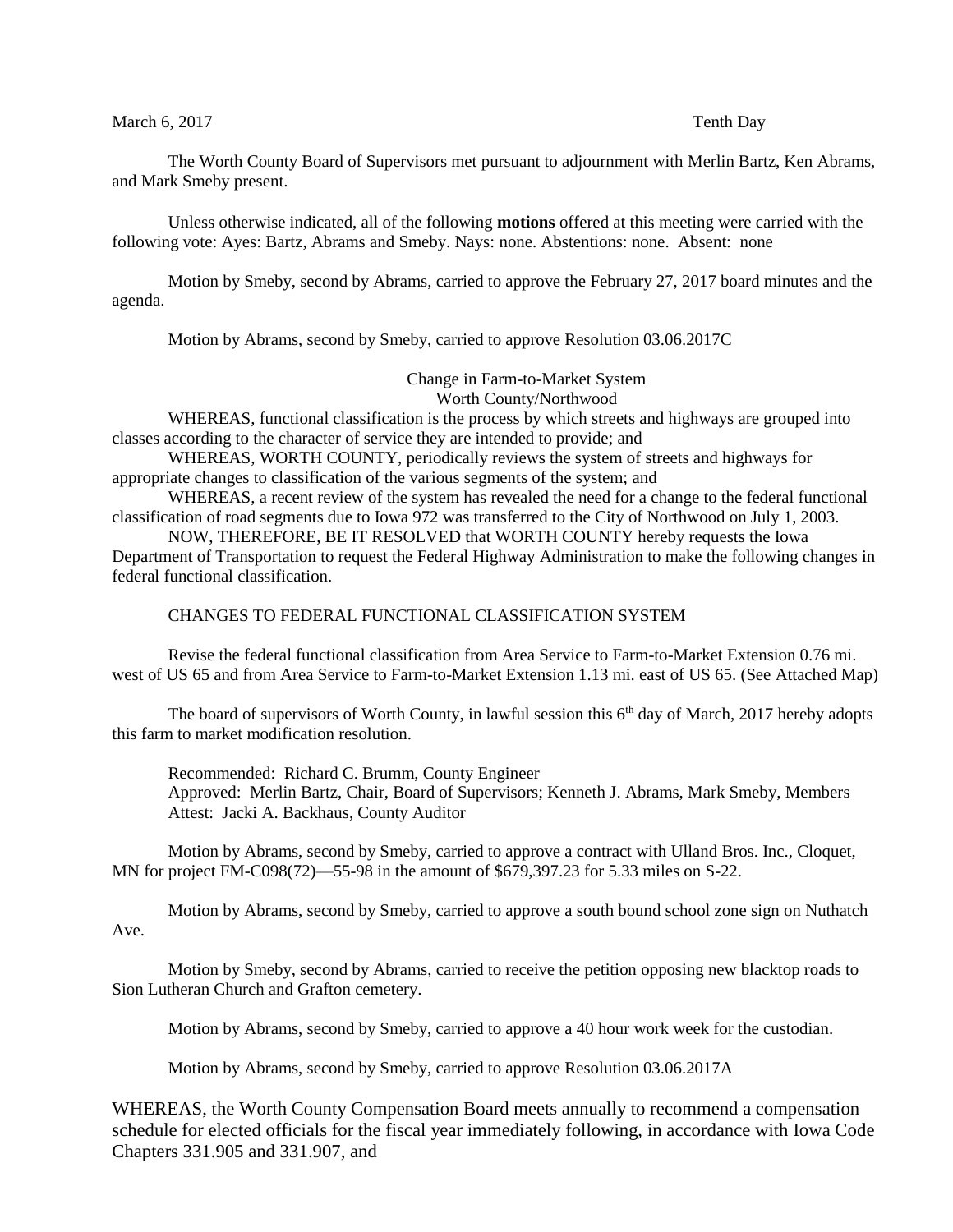WHEREAS, the Worth County Compensation Board met on December 13, 2016, and made the following salary recommendations for the following elected officials for the fiscal year beginning July 1, 2017:

| Elected Official       | <b>Current Salary</b> | Proposed Increase | <b>Recommended Salary</b> |
|------------------------|-----------------------|-------------------|---------------------------|
| Auditor                | \$51,944              | 3.00%             | \$53,502                  |
| <b>County Attorney</b> | \$55,901              | 4.00%             | \$58,137                  |
| Recorder               | \$51,944              | 3.00%             | \$53,502                  |
| Sheriff                | \$64,888              | 3.00%             | \$66,835                  |
| Supervisors-Chair      | \$30,649              | 0.00%             | \$30,649                  |
| Supervisors            | \$30,149              | 0.00%             | \$30,149                  |
| Treasurer              | \$51,944              | 3.00%             | \$53,502                  |

THEREFORE, BE IT RESOLVED that the Worth County Board of Supervisors adopts the salary recommendations for elected officials for the fiscal year beginning July 1, 2017 as recommended by the Worth County Compensation Board.

Approved this 6<sup>th</sup> day of March, 2017.

WORTH COUNTY BOARD OF SUPERVISORS: Merlin Bartz, Chairperson ATTEST: Jacki A. Backhaus, Worth County Auditor AYE: Merlin Bartz, Kenneth J. Abrams, Mark Smeby

Motion by Abrams, second by Smeby, carried to recess the regular meeting.

Motion by Smeby, second by Abrams, carried to open the public hearing for the Fiscal Year 2017/2018 Worth County Budget at 10:00 A.M. Public comment was heard.

Motion by Abrams, second by Smeby, carried to close the public hearing at 10:02 A.M.

Motion by Smeby, second by Abrams, carried to reconvene the regular board meeting.

Motion by Abrams, second by Smeby, carried to adopt the Fiscal Year 2017/2018 Worth County Budget.

Motion by Abrams, second by Smeby, carried to approve Resolution 03.06.2017D of the Worth County Board of Supervisors Requesting Membership in the Central Iowa Juvenile Detention Center

WHEREAS Worth Co. feels it is in their best interest to join Central Iowa Juvenile Detention Center

and WHEREAS Worth Co. would be assessed a membership fee of **\$0.00** to join.

now, THEREFORE BE IT RESOLVED by the Board of Supervisors of Worth County, Iowa that Worth County formally requests membership in the Central Iowa Juvenile Detention Center.

Motion to adopt this resolution by Abrams, seconded by Smeby

Roll call vote: Abrams- Aye Smeby- Aye Bartz- Aye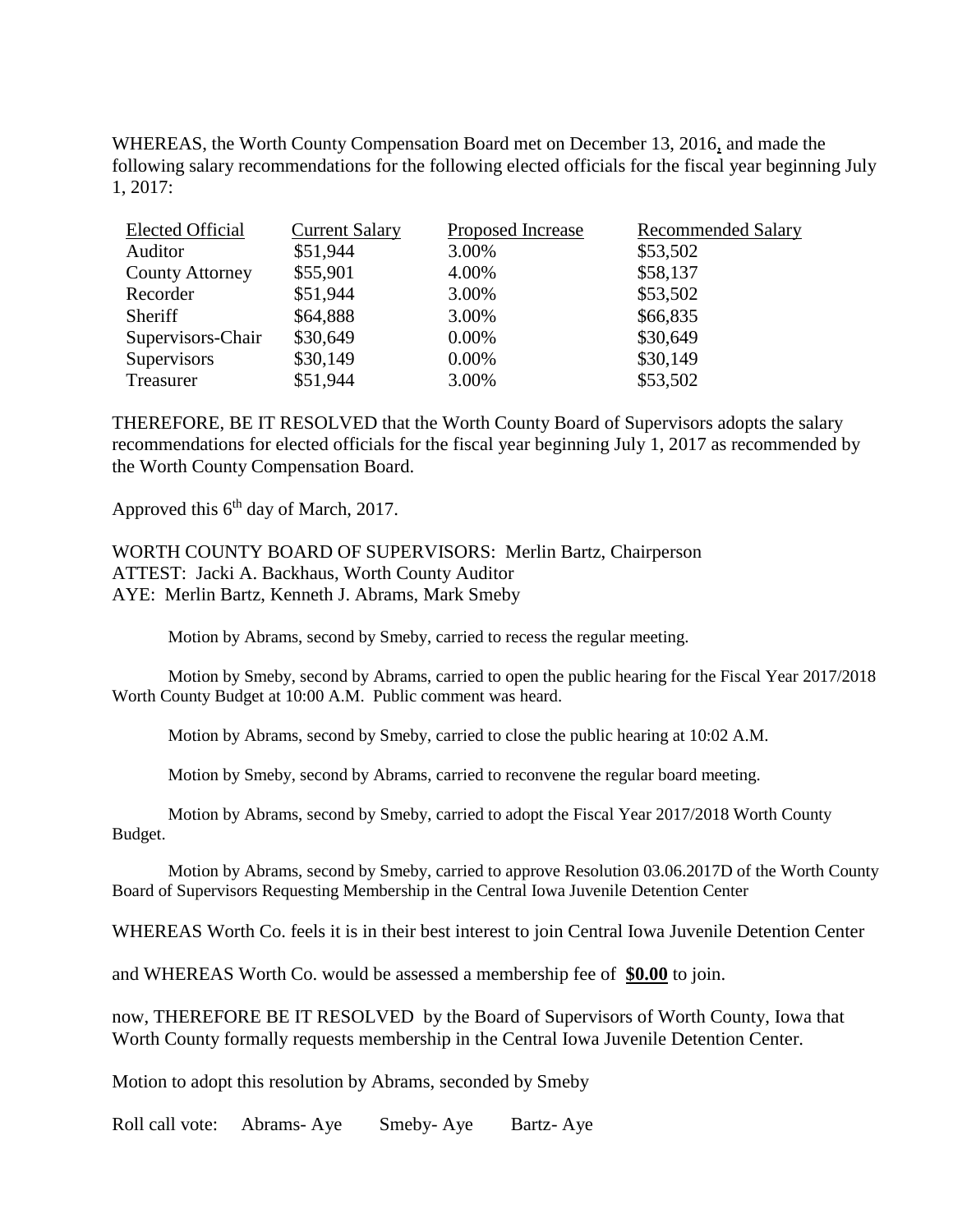This Resolution passed by the Worth County Board of Supervisors at the regular meeting held on March 6, 2017.

Attest: Merlin Bartz, Supervisor's Chair; Jacki A. Backhaus, Auditor

Motion by Smeby, second Abrams, carried to approve claims in the amount of \$3,927.41 as per the following schedule:

| Ajb Enterprise Llc               | Service-Gsr        | 130.00   |
|----------------------------------|--------------------|----------|
| Greve Law Office                 | Exp-Aty            | 87.50    |
| Ia State Sheriffs & Deputies     | Edu-Shf            | 250.00   |
| <b>Isac</b>                      | Edu-Shf            | 580.00   |
| <b>Johnson Sanitary Products</b> | Supplies-Gsr       | 374.91   |
| Marco Technologies Llc           | Service-Asr        | 226.37   |
| Mediacom                         | Service-Gsr        | 42.69    |
| Mercy Medical Center-North Ia    | Service-Mex        | 842.61   |
| Northwood Sanitation Llc         | Service-Gsr        | 181.50   |
| Printing Services Inc            | Supplies-Rec       | 61.90    |
| <b>Staples Credit Plan</b>       | Supplies-Phd       | 120.88   |
| <b>Tom Hakes</b>                 | Service-Gsr        | 150.00   |
| Viking Welding                   | Service-Gsr        | 163.58   |
| Winnebago Coop Telephone Assn    | Service-E911       | 715.47   |
|                                  | <b>Grand Total</b> | 3,927.41 |

Motion by Smeby, second by Abrams, carried to approve the following drainage claims:

| <b>WHKS</b>                       | DD3 Main | \$829.24    |
|-----------------------------------|----------|-------------|
| Edgar Drainage & Excavating DD 40 |          | \$38,085.00 |

Motion by Abrams, second by Smeby, carried to approve the sheriff's monthly report.

Motion by Abrams, second by Smeby, carried to approve salary change for Margie Butler to \$18.74/hour as submitted by the sheriff's department.

Motion by Smeby, second by Abrams, carried to approve payroll eligibility verification for Justin Bruns at \$12.00/hour as submitted by the conservation department.

Motion by Smeby, second by Abrams, carried to approve the addendum to agreement for Law Enforcement between Worth County and the City of Hanlontown.

Motion by Smeby, second by Abrams, carried to approve the Confirmation of MSP Addendum and Renewal Group Binder Agreement – Iowa for Wellmark.

Motion by Smeby, second by Abrams, carried to adjourn at 10:56 A.M.

Motion by Abrams, second by Smeby, carried to reconvene the regular meeting.

Motion by Smeby, second by Abrams, carried to forward claims submitted to the auditor to Magellan

LP.